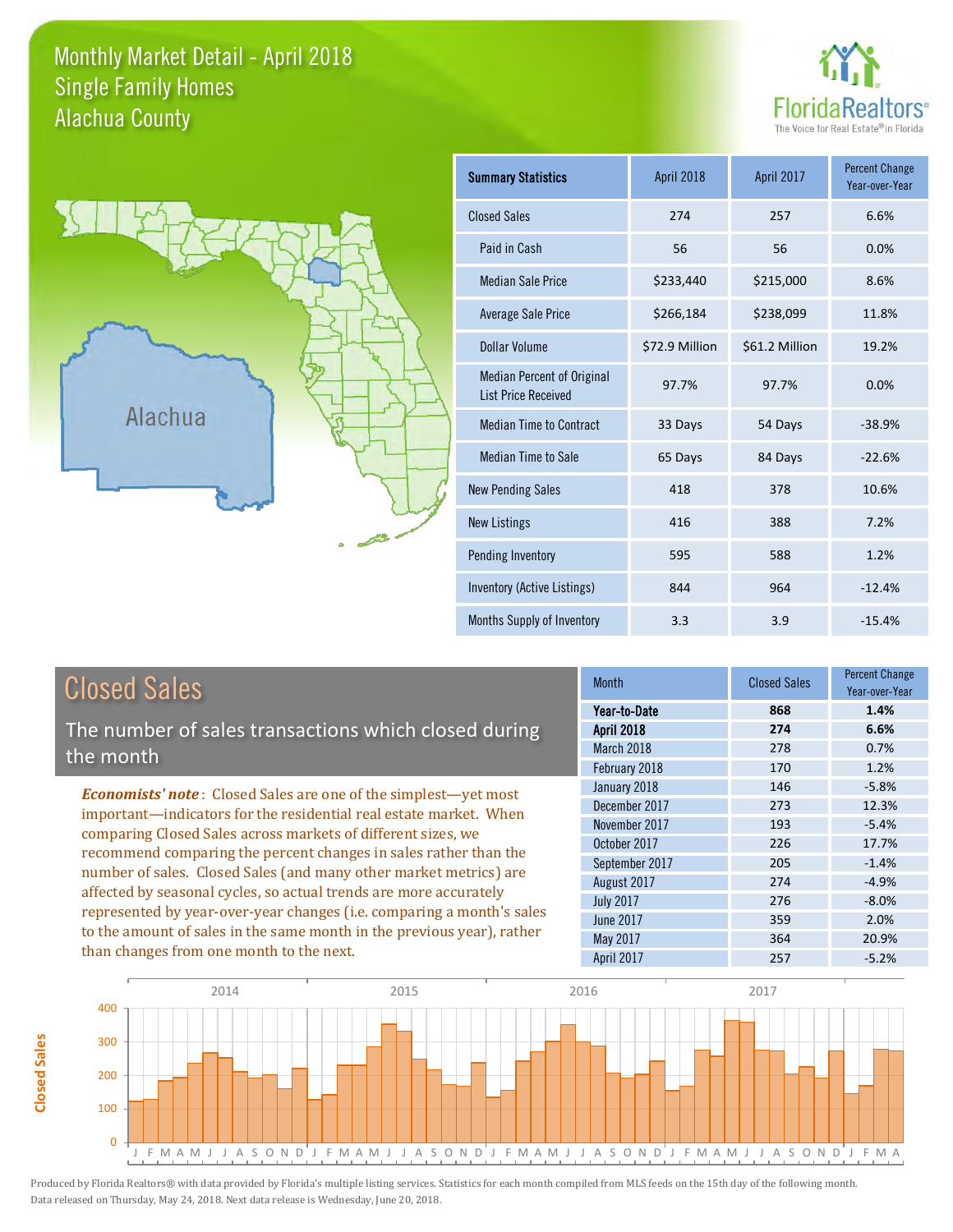

### Closed Sales by Sale Price

The number of sales transactions which closed during the month

*Economists' note:* Closed Sales are one of the simplest—yet most important—indicators for the residential real estate market. When comparing Closed Sales across markets of different sizes, we recommend comparing the percent changes in sales rather than the number of sales. Closed Sales (and many other market metrics) are affected by seasonal cycles, so actual trends are more accurately represented by year-over-year changes (i.e. comparing a month's sales to the amount of sales in the same month in the previous year), rather than changes from one month to the next.

| Sale Price            | <b>Closed Sales</b> | <b>Percent Change</b><br>Year-over-Year |
|-----------------------|---------------------|-----------------------------------------|
| Less than \$50,000    | 2                   | $-66.7%$                                |
| $$50,000 - $99,999$   | 11                  | $-15.4%$                                |
| $$100,000 - $149,999$ | 26                  | $-45.8%$                                |
| $$150,000 - $199,999$ | 62                  | 17.0%                                   |
| \$200,000 - \$249,999 | 53                  | 3.9%                                    |
| \$250,000 - \$299,999 | 49                  | 19.5%                                   |
| \$300,000 - \$399,999 | 39                  | 77.3%                                   |
| \$400,000 - \$599,999 | 21                  | 61.5%                                   |
| \$600,000 - \$999,999 | 8                   | $-11.1%$                                |
| \$1,000,000 or more   | 3                   | 200.0%                                  |



#### Median Time to Contract by Sale Price The median number of days between the listing date and contract date for all Closed Sales during the month

*Economists' note* : Like Time to Sale, Time to Contract is a measure of the length of the home selling process calculated for sales which closed during the month. The difference is that Time to Contract measures the number of days between the initial listing of a property and the signing of the contract which eventually led to the closing of the sale. When the gap between Median Time to Contract and Median Time to Sale grows, it is usually a sign of longer closing times and/or declining numbers of cash sales.

| Sale Price            | <b>Median Time to</b><br>Contract | <b>Percent Change</b><br>Year-over-Year |
|-----------------------|-----------------------------------|-----------------------------------------|
| Less than \$50,000    | 30 Days                           | $-18.9%$                                |
| \$50,000 - \$99,999   | 22 Days                           | $-77.3%$                                |
| $$100,000 - $149,999$ | 43 Days                           | $-15.7%$                                |
| $$150,000 - $199,999$ | 34 Days                           | $-35.8%$                                |
| \$200,000 - \$249,999 | 27 Days                           | $-41.3%$                                |
| \$250,000 - \$299,999 | 25 Days                           | $-56.9%$                                |
| \$300,000 - \$399,999 | 53 Days                           | $-31.2%$                                |
| \$400,000 - \$599,999 | 70 Days                           | 0.0%                                    |
| \$600,000 - \$999,999 | 95 Days                           | 43.9%                                   |
| \$1,000,000 or more   | 154 Days                          | $-60.5%$                                |



Produced by Florida Realtors® with data provided by Florida's multiple listing services. Statistics for each month compiled from MLS feeds on the 15th day of the following month. Data released on Thursday, May 24, 2018. Next data release is Wednesday, June 20, 2018.

**Median Time to Contract**

**Median Time to Contract**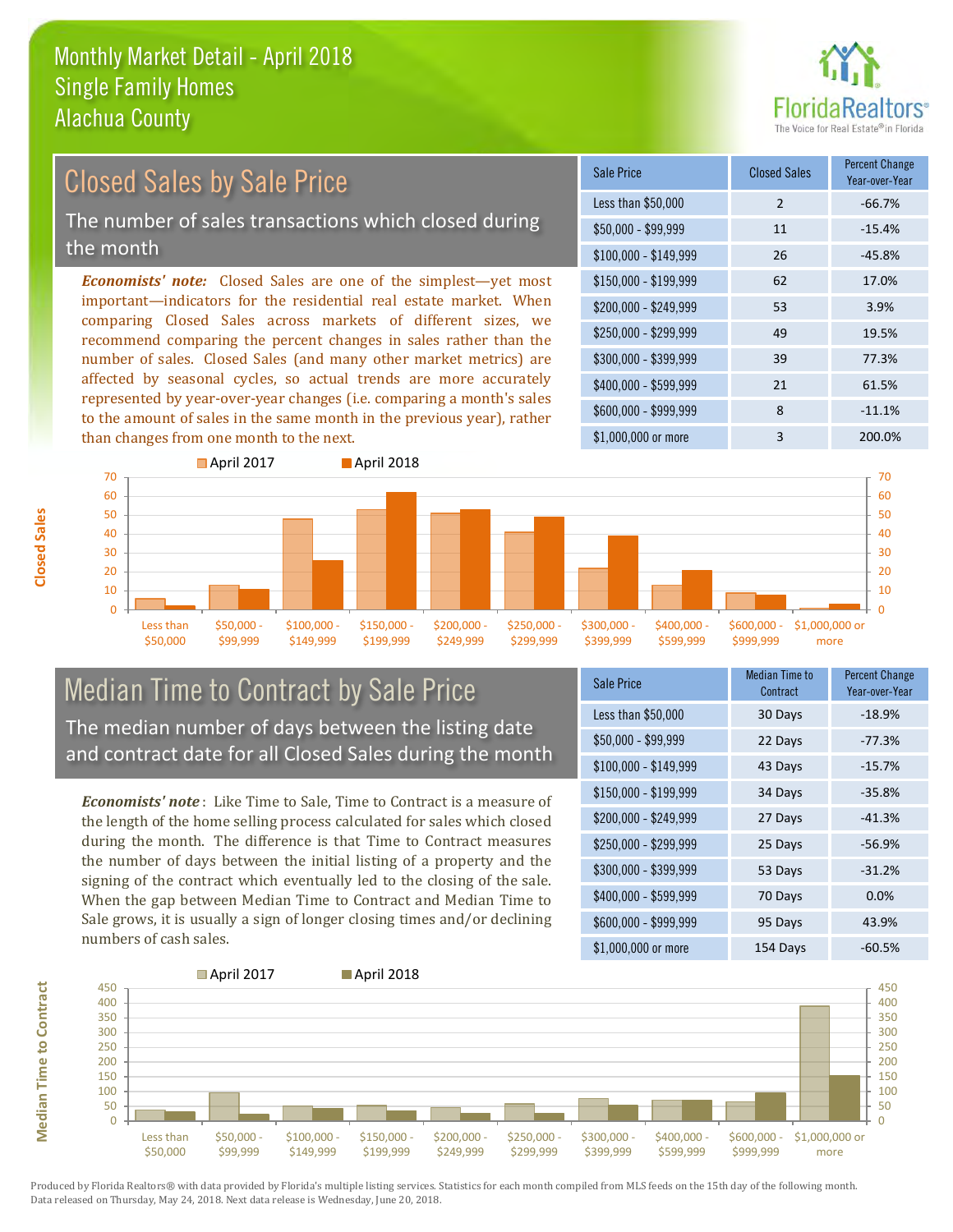

# New Listings by Initial Listing Price

The number of properties put onto the market during the month

*Economists' note:* New Listings tend to rise in delayed response to increasing prices, so they are often seen as a lagging indicator of market health. As prices rise, potential sellers raise their estimations of value—and in the most recent cycle, rising prices have freed up many potential sellers who were previously underwater on their mortgages. Note that in our calculations, we take care to not include properties that were recently taken off the market and quickly relisted, since these are not really *new* listings.





#### Inventory by Current Listing Price The number of property listings active at the end of the month

*Economists' note* : There are a number of ways to define and calculate Inventory. Our method is to simply count the number of active listings on the last day of the month, and hold this number to compare with the same month the following year. Inventory rises when New Listings are outpacing the number of listings that go off-market (regardless of whether they actually sell). Likewise, it falls when New Listings aren't keeping up with the rate at which homes are going off-market.

| <b>Current Listing Price</b> | Inventory | <b>Percent Change</b><br>Year-over-Year |
|------------------------------|-----------|-----------------------------------------|
| Less than \$50,000           | 6         | $-45.5%$                                |
| $$50,000 - $99,999$          | 40        | $-28.6%$                                |
| $$100,000 - $149,999$        | 67        | $-32.3%$                                |
| $$150,000 - $199,999$        | 107       | $-18.9%$                                |
| \$200,000 - \$249,999        | 124       | 11.7%                                   |
| \$250,000 - \$299,999        | 116       | $-12.8%$                                |
| \$300,000 - \$399,999        | 148       | $-8.1%$                                 |
| \$400,000 - \$599,999        | 136       | $-17.6%$                                |
| \$600,000 - \$999,999        | 72        | $-1.4%$                                 |
| \$1,000,000 or more          | 28        | 21.7%                                   |



Produced by Florida Realtors® with data provided by Florida's multiple listing services. Statistics for each month compiled from MLS feeds on the 15th day of the following month. Data released on Thursday, May 24, 2018. Next data release is Wednesday, June 20, 2018.

**Inventory**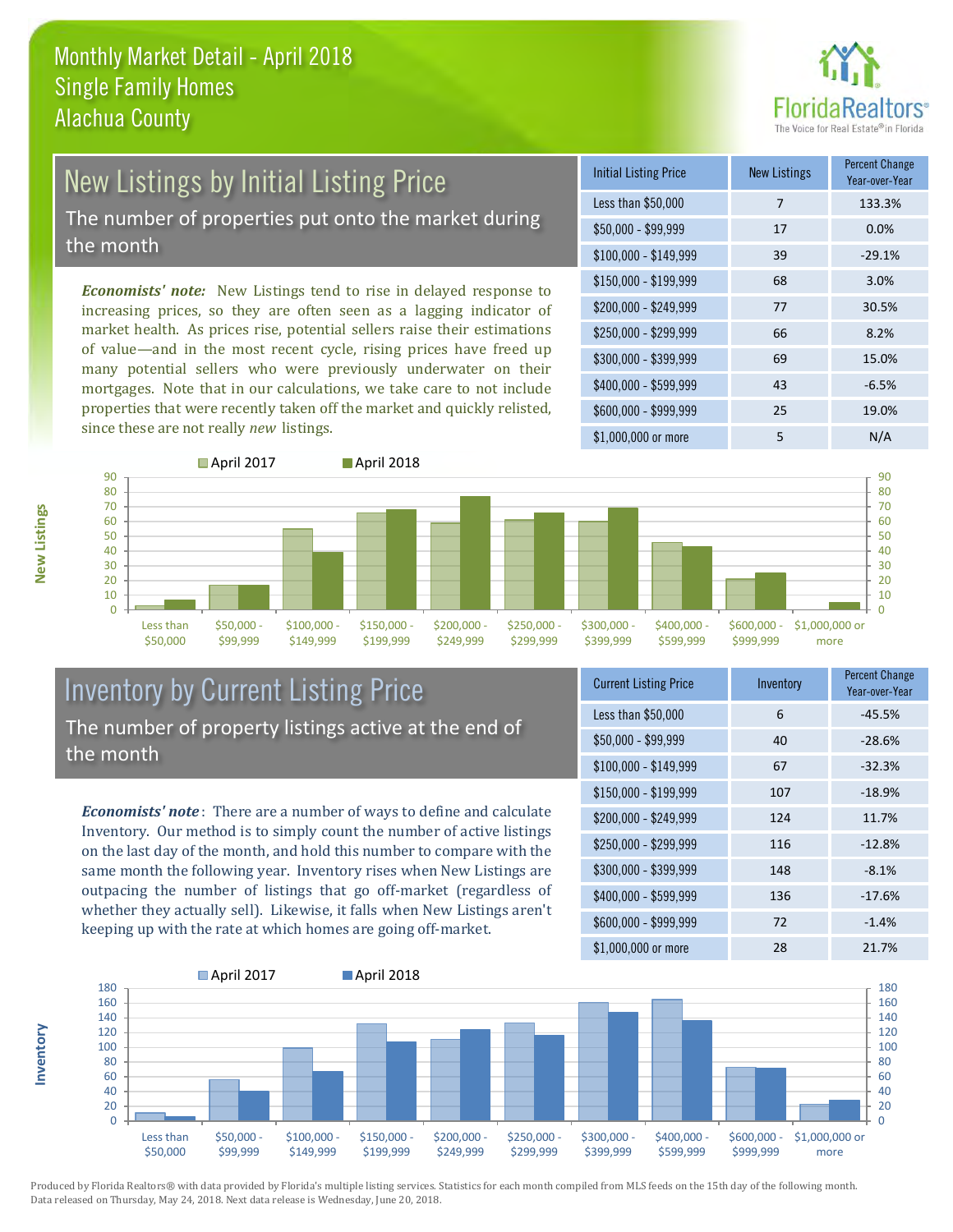#### Monthly Distressed Market - April 2018 Alachua County Single Family Homes



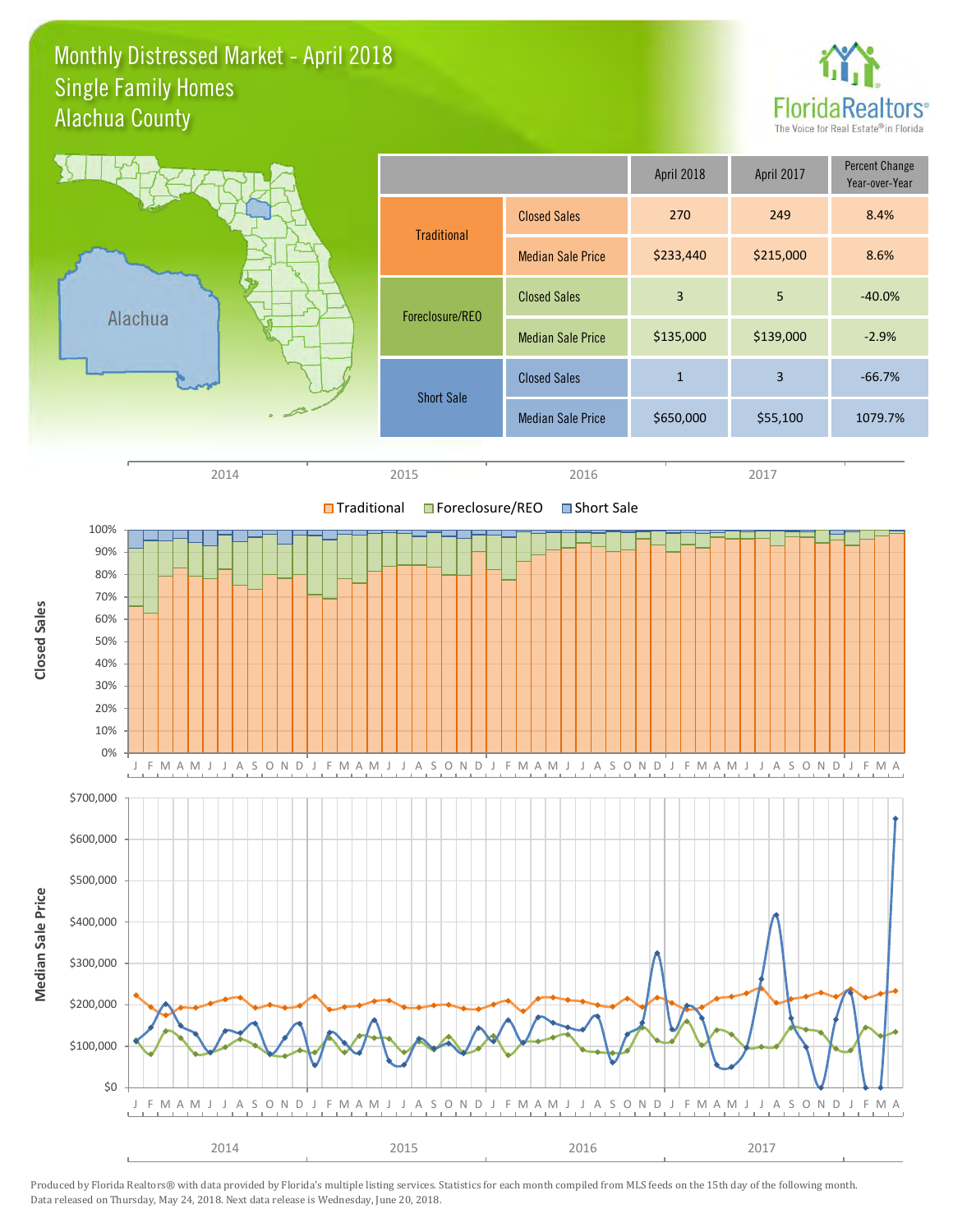#### Monthly Market Detail - April 2018 Alachua County Townhouses and Condos





| <b>Summary Statistics</b>                                       | April 2018     | April 2017    | <b>Percent Change</b><br>Year-over-Year |
|-----------------------------------------------------------------|----------------|---------------|-----------------------------------------|
| <b>Closed Sales</b>                                             | 88             | 75            | 17.3%                                   |
| Paid in Cash                                                    | 48             | 47            | 2.1%                                    |
| <b>Median Sale Price</b>                                        | \$126,950      | \$114,250     | 11.1%                                   |
| <b>Average Sale Price</b>                                       | \$128,691      | \$112,090     | 14.8%                                   |
| <b>Dollar Volume</b>                                            | \$11.3 Million | \$8.4 Million | 34.7%                                   |
| <b>Median Percent of Original</b><br><b>List Price Received</b> | 97.7%          | 96.1%         | 1.7%                                    |
| <b>Median Time to Contract</b>                                  | 19 Days        | 27 Days       | $-29.6%$                                |
| <b>Median Time to Sale</b>                                      | 49 Days        | 58 Days       | $-15.5%$                                |
| <b>New Pending Sales</b>                                        | 118            | 111           | 6.3%                                    |
| <b>New Listings</b>                                             | 98             | 101           | $-3.0%$                                 |
| Pending Inventory                                               | 134            | 137           | $-2.2%$                                 |
| Inventory (Active Listings)                                     | 145            | 139           | 4.3%                                    |
| Months Supply of Inventory                                      | 2.0            | 2.0           | 0.0%                                    |

| <b>Closed Sales</b>                                                    |             |
|------------------------------------------------------------------------|-------------|
| The number of sales transactions which closed during                   | Yea<br>Apri |
| the month                                                              | Mar<br>Feb  |
| <b>Economists' note:</b> Closed Sales are one of the simplest—yet most | Jani        |
| important—indicators for the residential real estate market. When      |             |
| comparing Closed Sales across markets of different sizes, we           | <b>Nov</b>  |

comparing Closed Sales across markets of different sizes, we recommend comparing the percent changes in sales rather than the number of sales. Closed Sales (and many other market metrics) are affected by seasonal cycles, so actual trends are more accurately represented by year-over-year changes (i.e. comparing a month's sales to the amount of sales in the same month in the previous year), rather than changes from one month to the next.

| <b>Month</b>      | <b>Closed Sales</b> | <b>Percent Change</b><br>Year-over-Year |
|-------------------|---------------------|-----------------------------------------|
| Year-to-Date      | 280                 | 12.4%                                   |
| <b>April 2018</b> | 88                  | 17.3%                                   |
| March 2018        | 81                  | 8.0%                                    |
| February 2018     | 58                  | 3.6%                                    |
| January 2018      | 53                  | 23.3%                                   |
| December 2017     | 49                  | 16.7%                                   |
| November 2017     | 57                  | 11.8%                                   |
| October 2017      | 51                  | 8.5%                                    |
| September 2017    | 44                  | $-17.0%$                                |
| August 2017       | 85                  | 1.2%                                    |
| <b>July 2017</b>  | 87                  | $-12.1%$                                |
| <b>June 2017</b>  | 108                 | $-8.5%$                                 |
| <b>May 2017</b>   | 96                  | 17.1%                                   |
| <b>April 2017</b> | 75                  | 11.9%                                   |



**Closed Sales**

**Closed Sales**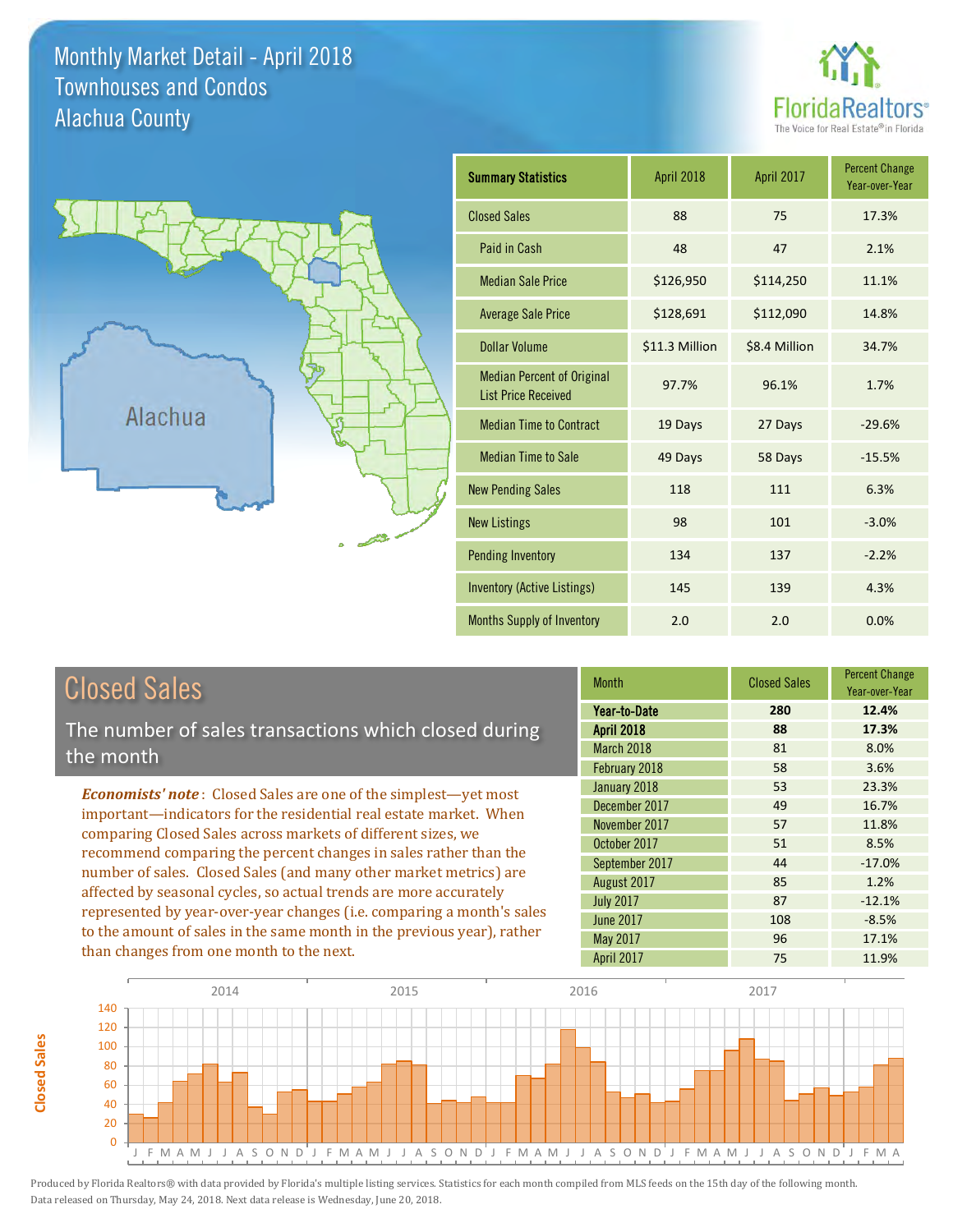

#### \$100,000 - \$149,999 39 18.2% Sale Price Closed Sales Percent Change Year-over-Year Less than \$50,000 2 -50.0% \$50,000 - \$99,999 27 0.0% \$150,000 - \$199,999 14 75.0% \$200,000 - \$249,999 5 66.7% *Economists' note:* Closed Sales are one of the simplest—yet most important—indicators for the residential real estate market. When comparing Closed Sales across markets of different sizes, we recommend comparing the percent changes in sales rather than the  $$250,000 - $299,999$  0 N/A  $$300,000 - $399,999$  0 N/A Closed Sales by Sale Price The number of sales transactions which closed during the month

number of sales. Closed Sales (and many other market metrics) are affected by seasonal cycles, so actual trends are more accurately represented by year-over-year changes (i.e. comparing a month's sales to the amount of sales in the same month in the previous year), rather than changes from one month to the next.



\$299,999

\$399,999

\$599,999

\$249,999

#### Median Time to Contract by Sale Price The median number of days between the listing date and contract date for all Closed Sales during the month

\$149,999

\$199,999

*Economists' note* : Like Time to Sale, Time to Contract is a measure of the length of the home selling process calculated for sales which closed during the month. The difference is that Time to Contract measures the number of days between the initial listing of a property and the signing of the contract which eventually led to the closing of the sale. When the gap between Median Time to Contract and Median Time to Sale grows, it is usually a sign of longer closing times and/or declining numbers of cash sales.

| <b>Sale Price</b>     | <b>Median Time to</b><br>Contract | <b>Percent Change</b><br>Year-over-Year |
|-----------------------|-----------------------------------|-----------------------------------------|
| Less than \$50,000    | 9 Days                            | $-50.0%$                                |
| $$50,000 - $99,999$   | 20 Days                           | $-20.0%$                                |
| $$100,000 - $149,999$ | 19 Days                           | $-17.4%$                                |
| \$150,000 - \$199,999 | 19 Days                           | $-73.6%$                                |
| \$200,000 - \$249,999 | 10 Days                           | $-86.5%$                                |
| \$250,000 - \$299,999 | (No Sales)                        | N/A                                     |
| \$300,000 - \$399,999 | (No Sales)                        | N/A                                     |
| \$400,000 - \$599,999 | 354 Days                          | N/A                                     |
| \$600,000 - \$999,999 | (No Sales)                        | N/A                                     |
| \$1,000,000 or more   | (No Sales)                        | N/A                                     |

\$999,999

more

\$400,000 - \$599,999 1 1 N/A



Produced by Florida Realtors® with data provided by Florida's multiple listing services. Statistics for each month compiled from MLS feeds on the 15th day of the following month. Data released on Thursday, May 24, 2018. Next data release is Wednesday, June 20, 2018.

\$50,000

\$99,999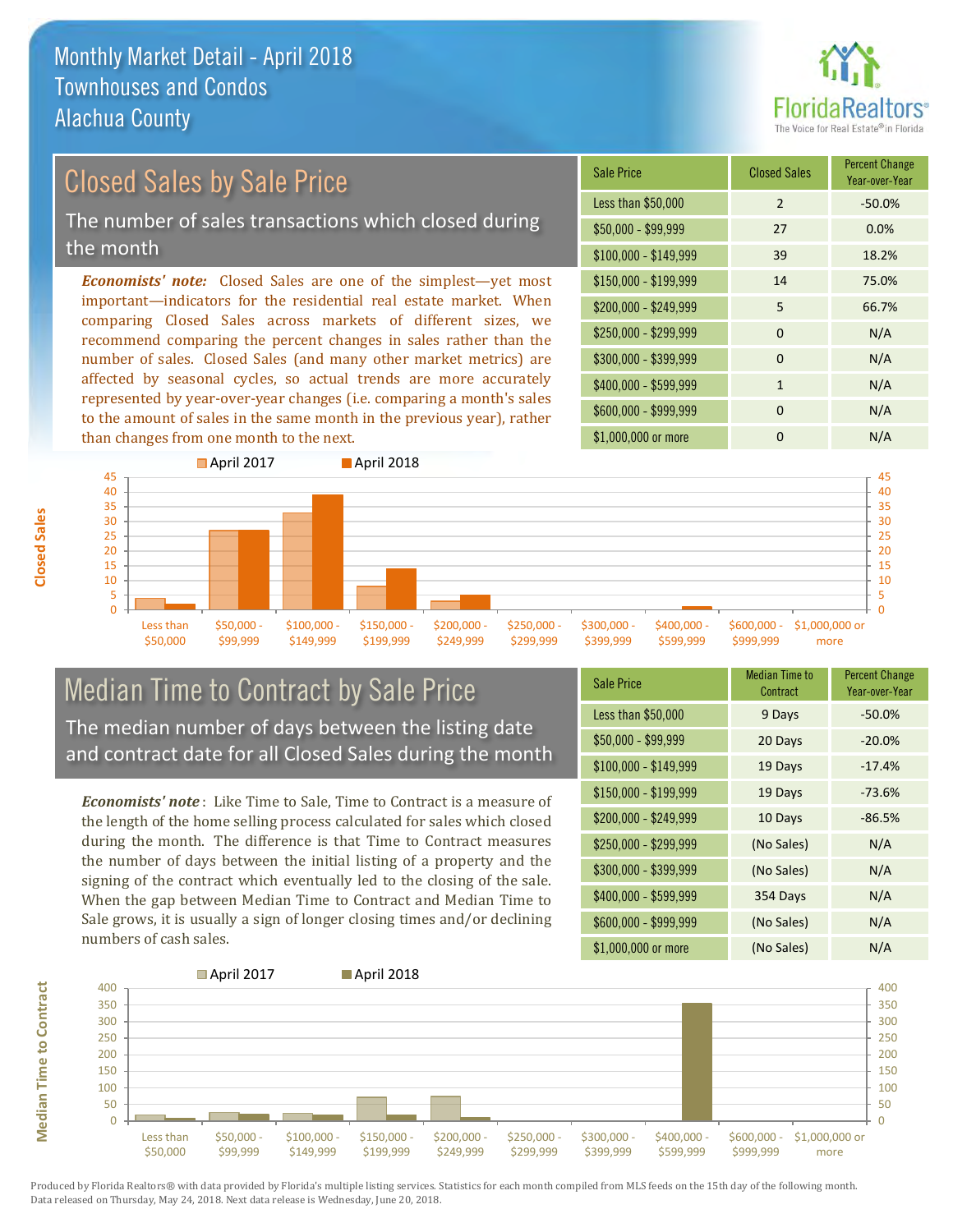

## New Listings by Initial Listing Price

The number of properties put onto the market during the month

*Economists' note:* New Listings tend to rise in delayed response to increasing prices, so they are often seen as a lagging indicator of market health. As prices rise, potential sellers raise their estimations of value—and in the most recent cycle, rising prices have freed up many potential sellers who were previously underwater on their mortgages. Note that in our calculations, we take care to not include properties that were recently taken off the market and quickly relisted, since these are not really *new* listings.

| <b>Initial Listing Price</b> | <b>New Listings</b> | <b>Percent Change</b><br>Year-over-Year |
|------------------------------|---------------------|-----------------------------------------|
| Less than \$50,000           | 5                   | 25.0%                                   |
| $$50,000 - $99,999$          | 28                  | $-15.2%$                                |
| $$100,000 - $149,999$        | 47                  | 17.5%                                   |
| $$150,000 - $199,999$        | 11                  | $-35.3%$                                |
| \$200,000 - \$249,999        | 3                   | 0.0%                                    |
| \$250,000 - \$299,999        | $\mathfrak{D}$      | $-50.0%$                                |
| \$300,000 - \$399,999        | $\Omega$            | N/A                                     |
| \$400,000 - \$599,999        | 2                   | N/A                                     |
| \$600,000 - \$999,999        | $\Omega$            | N/A                                     |
| \$1,000,000 or more          | O                   | N/A                                     |



### Inventory by Current Listing Price The number of property listings active at the end of the month

*Economists' note* : There are a number of ways to define and calculate Inventory. Our method is to simply count the number of active listings on the last day of the month, and hold this number to compare with the same month the following year. Inventory rises when New Listings are outpacing the number of listings that go off-market (regardless of whether they actually sell). Likewise, it falls when New Listings aren't keeping up with the rate at which homes are going off-market.

**Inventory**

**New Listings**

| <b>Current Listing Price</b> | Inventory      | <b>Percent Change</b><br>Year-over-Year |
|------------------------------|----------------|-----------------------------------------|
| Less than \$50,000           | 9              | 0.0%                                    |
| $$50,000 - $99,999$          | 40             | $-2.4%$                                 |
| $$100,000 - $149,999$        | 45             | $-8.2%$                                 |
| $$150,000 - $199,999$        | 22             | $-24.1%$                                |
| \$200,000 - \$249,999        | 18             | 800.0%                                  |
| \$250,000 - \$299,999        | 8              | 14.3%                                   |
| \$300,000 - \$399,999        | $\mathbf{1}$   | N/A                                     |
| \$400,000 - \$599,999        | $\overline{2}$ | 0.0%                                    |
| \$600,000 - \$999,999        | 0              | N/A                                     |
| \$1,000,000 or more          | 0              | N/A                                     |

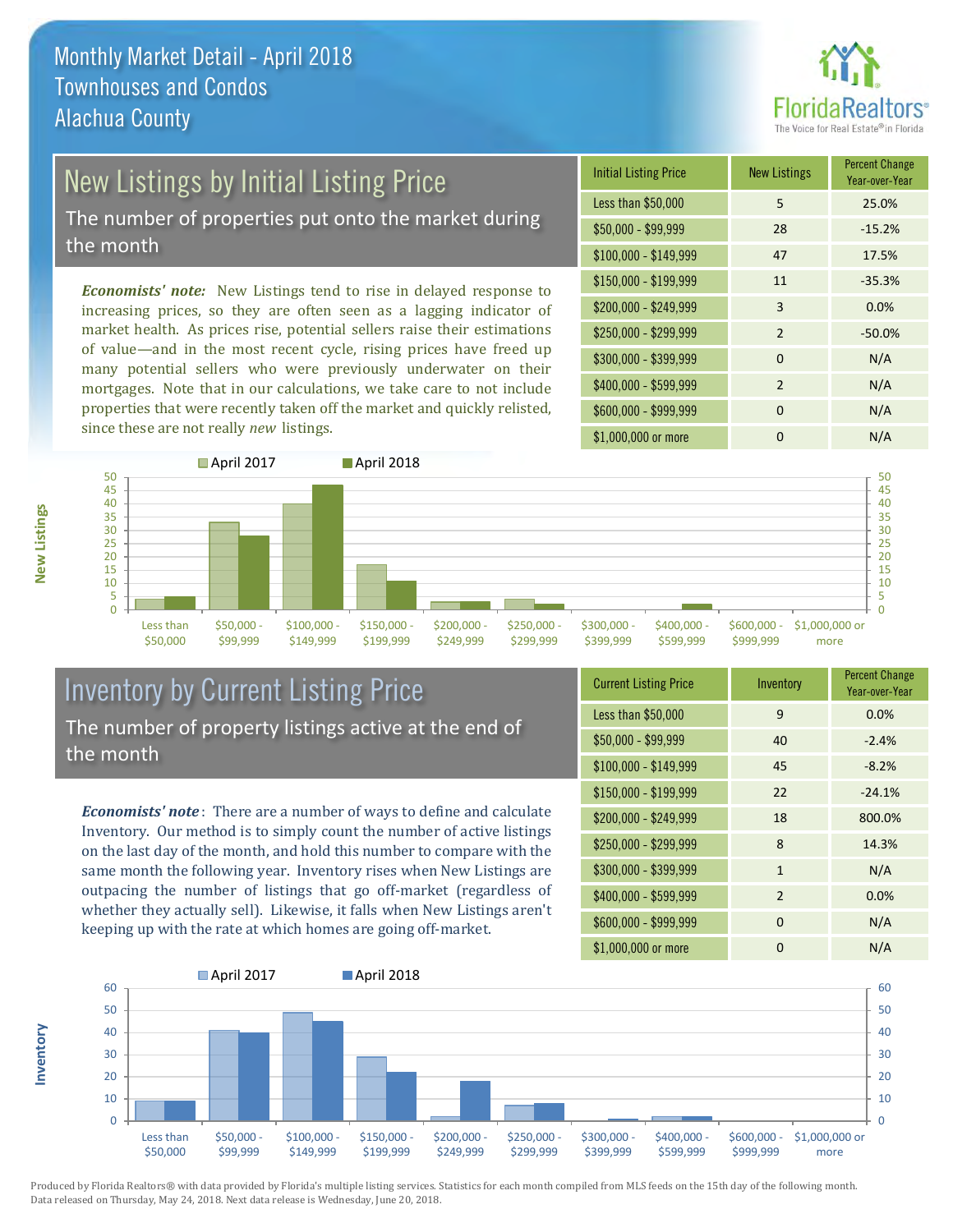#### Monthly Distressed Market - April 2018 Alachua County Townhouses and Condos



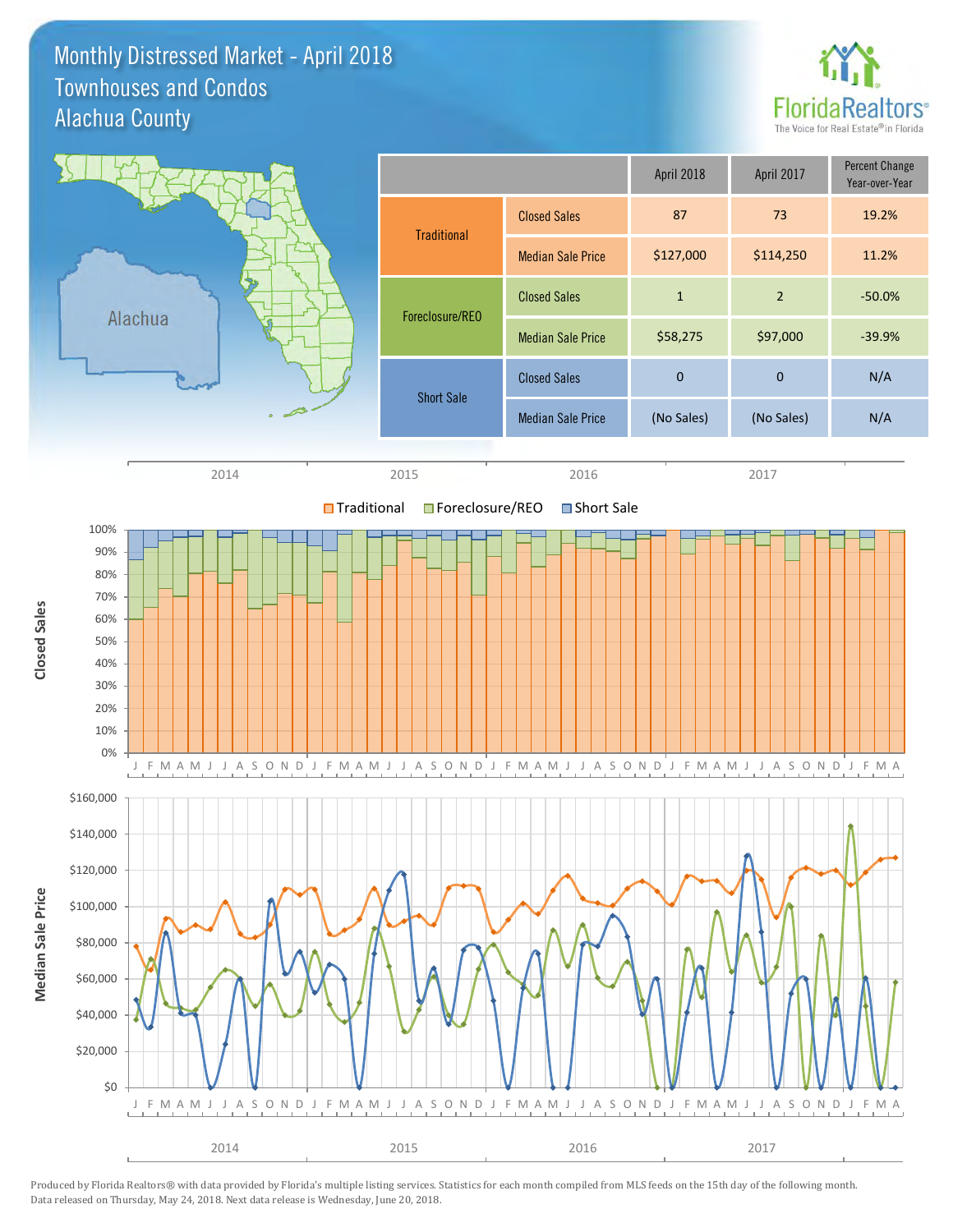#### Monthly Market Detail - April 2018 Alachua County Manufactured Homes





| <b>Summary Statistics</b>                                       | April 2018     | April 2017     | <b>Percent Change</b><br>Year-over-Year |
|-----------------------------------------------------------------|----------------|----------------|-----------------------------------------|
| <b>Closed Sales</b>                                             | 7              | 13             | $-46.2%$                                |
| Paid in Cash                                                    | $\overline{2}$ | $\overline{7}$ | $-71.4%$                                |
| <b>Median Sale Price</b>                                        | \$120,000      | \$65,000       | 84.6%                                   |
| <b>Average Sale Price</b>                                       | \$104,557      | \$85,108       | 22.9%                                   |
| Dollar Volume                                                   | \$731,899      | \$1.1 Million  | $-33.8%$                                |
| <b>Median Percent of Original</b><br><b>List Price Received</b> | 86.7%          | 97.1%          | $-10.7%$                                |
| <b>Median Time to Contract</b>                                  | 32 Days        | 58 Days        | $-44.8%$                                |
| <b>Median Time to Sale</b>                                      | 46 Days        | 93 Days        | $-50.5%$                                |
| <b>New Pending Sales</b>                                        | 19             | 15             | 26.7%                                   |
| <b>New Listings</b>                                             | 14             | 20             | $-30.0%$                                |
| Pending Inventory                                               | 27             | 25             | 8.0%                                    |
| Inventory (Active Listings)                                     | 48             | 48             | 0.0%                                    |
| Months Supply of Inventory                                      | 4.9            | 4.4            | 11.4%                                   |

### Closed Sales

The number of sales transactions which closed during the month

*Economists' note* : Closed Sales are one of the simplest—yet most important—indicators for the residential real estate market. When comparing Closed Sales across markets of different sizes, we recommend comparing the percent changes in sales rather than the number of sales. Closed Sales (and many other market metrics) are affected by seasonal cycles, so actual trends are more accurately represented by year-over-year changes (i.e. comparing a month's sales to the amount of sales in the same month in the previous year), rather than changes from one month to the next.

| Month             | <b>Closed Sales</b> | <b>Percent Change</b><br>Year-over-Year |
|-------------------|---------------------|-----------------------------------------|
| Year-to-Date      | 25                  | $-34.2%$                                |
| <b>April 2018</b> | 7                   | $-46.2%$                                |
| March 2018        | 10                  | 11.1%                                   |
| February 2018     | $\overline{2}$      | $-71.4%$                                |
| January 2018      | 6                   | $-33.3%$                                |
| December 2017     | 10                  | $-33.3%$                                |
| November 2017     | 10                  | $-9.1%$                                 |
| October 2017      | 11                  | 0.0%                                    |
| September 2017    | 5                   | $-64.3%$                                |
| August 2017       | 13                  | 18.2%                                   |
| <b>July 2017</b>  | 10                  | $-16.7%$                                |
| <b>June 2017</b>  | 20                  | 100.0%                                  |
| <b>May 2017</b>   | 14                  | 75.0%                                   |
| April 2017        | 13                  | 44.4%                                   |

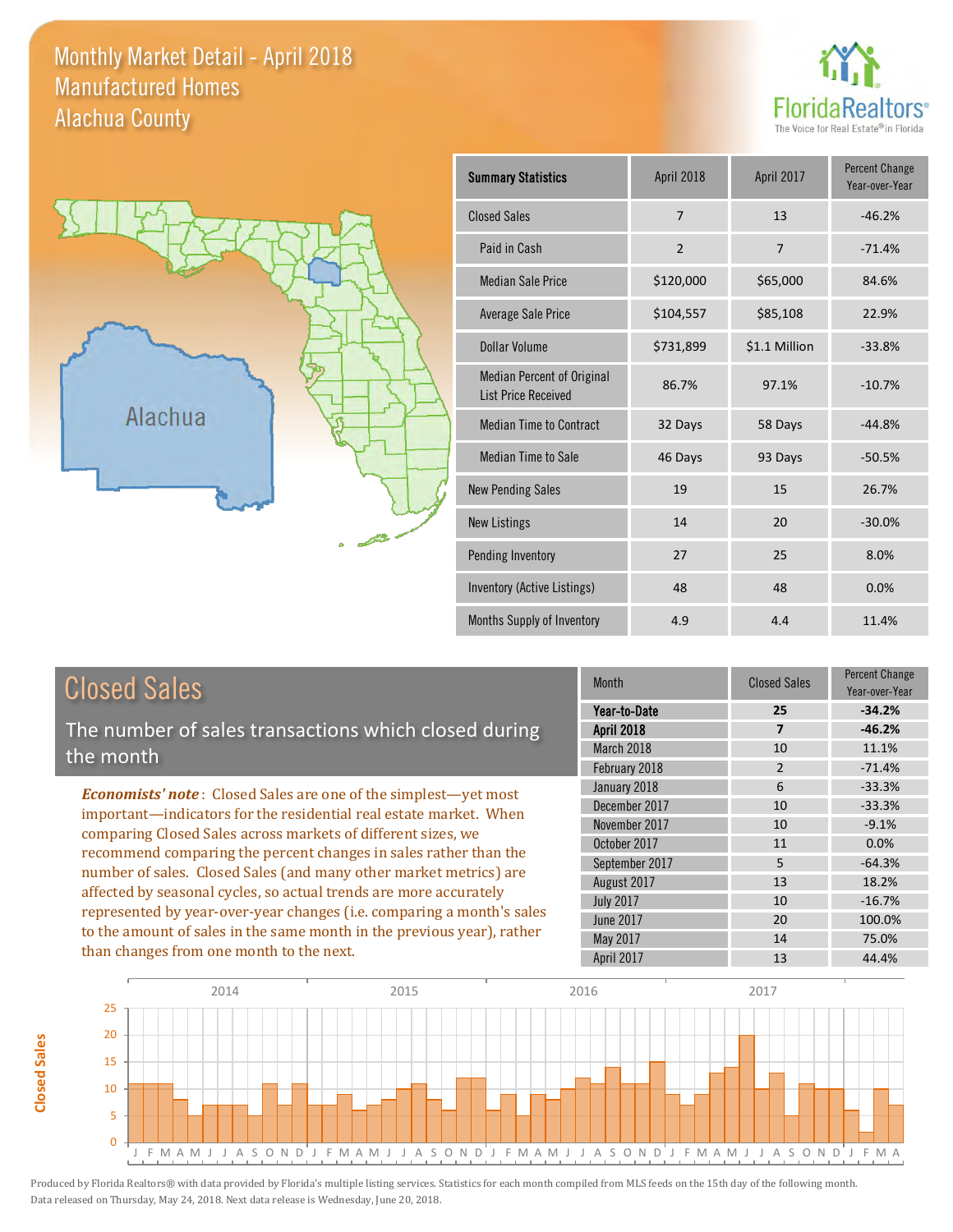

### *Economists' note:* Closed Sales are one of the simplest—yet most important—indicators for the residential real estate market. When Closed Sales by Sale Price The number of sales transactions which closed during the month

comparing Closed Sales across markets of different sizes, we recommend comparing the percent changes in sales rather than the number of sales. Closed Sales (and many other market metrics) are affected by seasonal cycles, so actual trends are more accurately represented by year-over-year changes (i.e. comparing a month's sales to the amount of sales in the same month in the previous year), rather than changes from one month to the next.





#### Median Time to Contract by Sale Price The median number of days between the listing date and contract date for all Closed Sales during the month

*Economists' note* : Like Time to Sale, Time to Contract is a measure of the length of the home selling process calculated for sales which closed during the month. The difference is that Time to Contract measures the number of days between the initial listing of a property and the signing of the contract which eventually led to the closing of the sale. When the gap between Median Time to Contract and Median Time to Sale grows, it is usually a sign of longer closing times and/or declining numbers of cash sales.

| <b>Sale Price</b>     | <b>Median Time to</b><br>Contract | <b>Percent Change</b><br>Year-over-Year |
|-----------------------|-----------------------------------|-----------------------------------------|
| Less than \$50,000    | (No Sales)                        | N/A                                     |
| \$50,000 - \$99,999   | 11 Days                           | $-67.6%$                                |
| $$100,000 - $149,999$ | 60 Days                           | $-13.0%$                                |
| \$150,000 - \$199,999 | (No Sales)                        | N/A                                     |
| \$200,000 - \$249,999 | (No Sales)                        | N/A                                     |
| \$250,000 - \$299,999 | (No Sales)                        | N/A                                     |
| \$300,000 - \$399,999 | (No Sales)                        | N/A                                     |
| \$400,000 - \$599,999 | (No Sales)                        | N/A                                     |
| \$600,000 - \$999,999 | (No Sales)                        | N/A                                     |
| \$1,000,000 or more   | (No Sales)                        | N/A                                     |



Produced by Florida Realtors® with data provided by Florida's multiple listing services. Statistics for each month compiled from MLS feeds on the 15th day of the following month. Data released on Thursday, May 24, 2018. Next data release is Wednesday, June 20, 2018.

**Median Time to Contract**

**Median Time to Contract**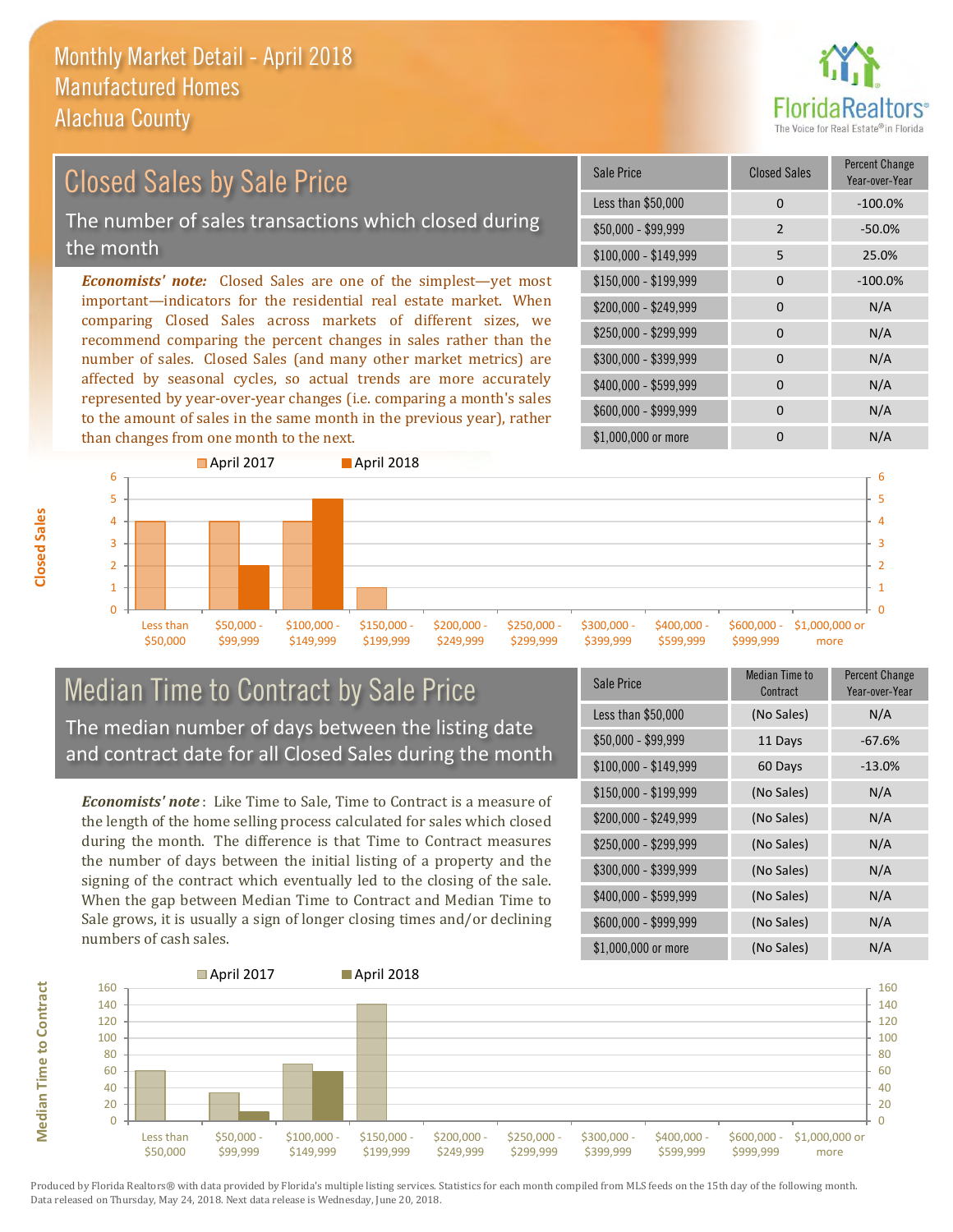

# New Listings by Initial Listing Price

The number of properties put onto the market during the month

*Economists' note:* New Listings tend to rise in delayed response to increasing prices, so they are often seen as a lagging indicator of market health. As prices rise, potential sellers raise their estimations of value—and in the most recent cycle, rising prices have freed up many potential sellers who were previously underwater on their mortgages. Note that in our calculations, we take care to not include properties that were recently taken off the market and quickly relisted, since these are not really *new* listings.

| <b>Initial Listing Price</b> | <b>New Listings</b> | <b>Percent Change</b><br>Year-over-Year |
|------------------------------|---------------------|-----------------------------------------|
| Less than \$50,000           | 3                   | 200.0%                                  |
| $$50,000 - $99,999$          | 3                   | $-62.5%$                                |
| $$100,000 - $149,999$        | 7                   | 75.0%                                   |
| \$150,000 - \$199,999        | $\mathbf{1}$        | $-80.0%$                                |
| \$200,000 - \$249,999        | $\Omega$            | N/A                                     |
| \$250,000 - \$299,999        | $\Omega$            | $-100.0%$                               |
| \$300,000 - \$399,999        | 0                   | N/A                                     |
| \$400,000 - \$599,999        | $\Omega$            | N/A                                     |
| \$600,000 - \$999,999        | O                   | N/A                                     |
| \$1,000,000 or more          |                     | N/A                                     |



#### Inventory by Current Listing Price The number of property listings active at the end of the month

*Economists' note* : There are a number of ways to define and calculate Inventory. Our method is to simply count the number of active listings on the last day of the month, and hold this number to compare with the same month the following year. Inventory rises when New Listings are outpacing the number of listings that go off-market (regardless of whether they actually sell). Likewise, it falls when New Listings aren't keeping up with the rate at which homes are going off-market.

| <b>Current Listing Price</b> | Inventory      | Percent Change<br>Year-over-Year |
|------------------------------|----------------|----------------------------------|
| Less than \$50,000           | $\overline{2}$ | $-66.7%$                         |
| $$50,000 - $99,999$          | 22             | $-4.3%$                          |
| $$100,000 - $149,999$        | 13             | 85.7%                            |
| $$150,000 - $199,999$        | 6              | $-33.3%$                         |
| \$200,000 - \$249,999        | $\overline{2}$ | N/A                              |
| \$250,000 - \$299,999        | 3              | 0.0%                             |
| \$300,000 - \$399,999        | 0              | N/A                              |
| \$400,000 - \$599,999        | 0              | N/A                              |
| \$600,000 - \$999,999        | 0              | N/A                              |
| \$1,000,000 or more          | 0              | N/A                              |



Produced by Florida Realtors® with data provided by Florida's multiple listing services. Statistics for each month compiled from MLS feeds on the 15th day of the following month. Data released on Thursday, May 24, 2018. Next data release is Wednesday, June 20, 2018.

**Inventory**